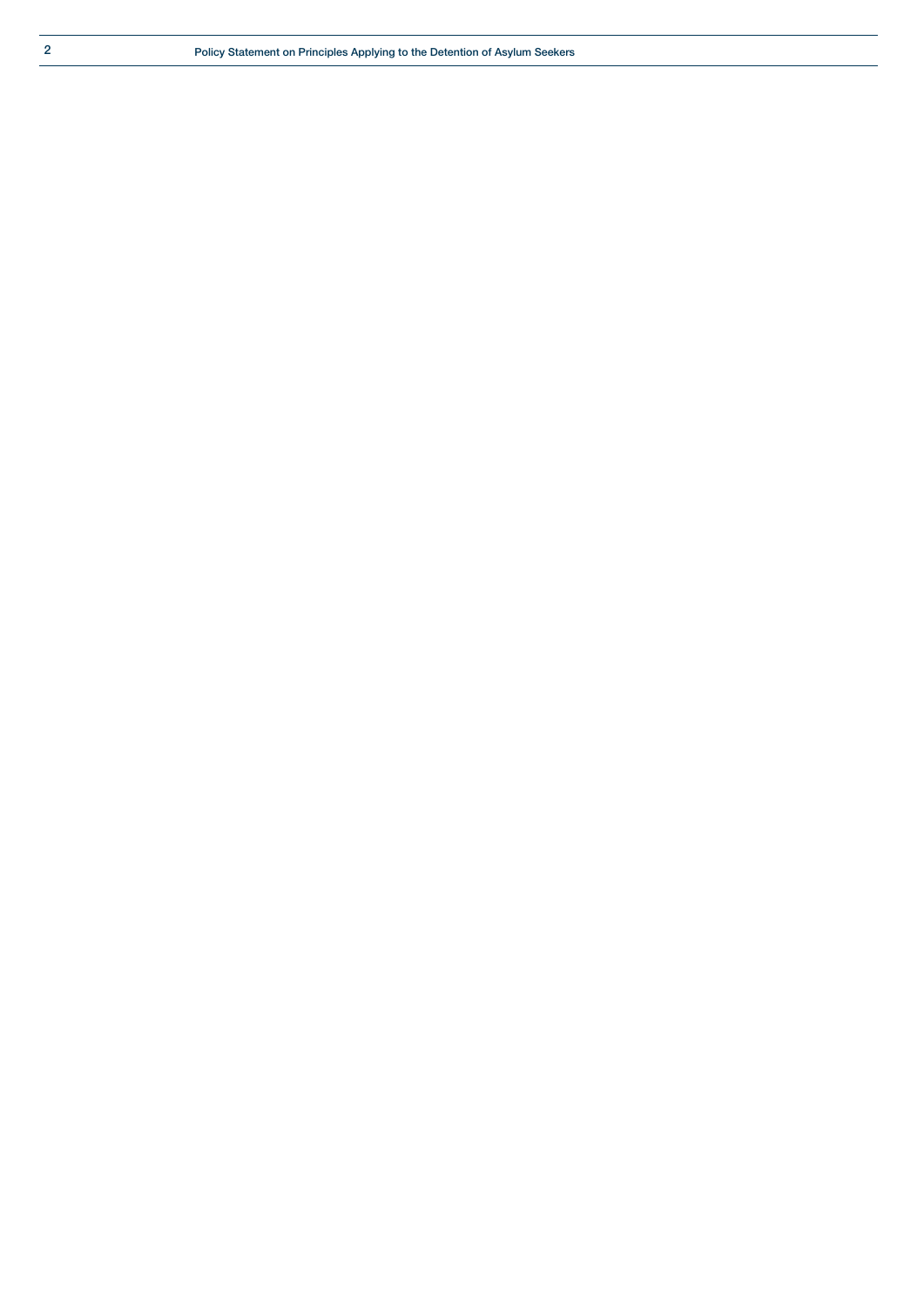## **Introduction**

A key objective of the Law Council is the maintenance and promotion of the rule of law. For this reason, the Law Council often provides analysis of federal legislation and federal executive action based on the Law Council's Policy Statement on Rule of Law Principles.<sup>1</sup>

This document seeks to apply those principles and other relevant principles to the detention<sup>2</sup> of asylum seekers by the Australian Government. It is not, however, intended to be a comprehensive analysis of legislation and executive action applying in this context.

Australia is a party to the seven key international human rights treaties and has also signed or ratified a number of optional protocols to those treaties. These international instruments set out in clear terms Australia's international human rights obligations. These incorporate a number of obligations which focus on the deprivation of liberty, including the power to detain, the process under which a person is detained and the conditions of detention.

The instruments which are most relevant to the detention of asylum seekers include:

- The Convention Relating to the Status of Refugees (as amended by its 1967 Protocol) (the Refugee Convention);
- The International Covenant on Civil and Political Rights (the ICCPR);
- The Convention against Torture and Other Cruel, Inhuman and Degrading Treatment or Punishment (CAT) and its Optional Protocol; and
- The Convention on the Rights of the Child (CROC).

Where appropriate, this document draws on Australia's relevant international obligations and surrounding commentary, in particular, guidelines issued by the United Nations High Commissioner for Refugees (UNHCR) regarding the detention of asylum seekers.

<sup>1.</sup> Law Council of Australia, *Policy Statement: Rule of Law Principles*, March 2011

<sup>2</sup> Detention is defined in the United Nations High Commissioner for Refugees Guidelines on the Applicable Criteria and Standards relating to the Detention of Asylum Seekers and Alternatives to Detention (2012) (UNHCR Guidelines) as 'the deprivation of liberty or confinement in a closed place which an asylum seeker is not permitted to leave at will, including, though not limited to, prisons or purpose-built detention, closed reception or holding centres or facilities.'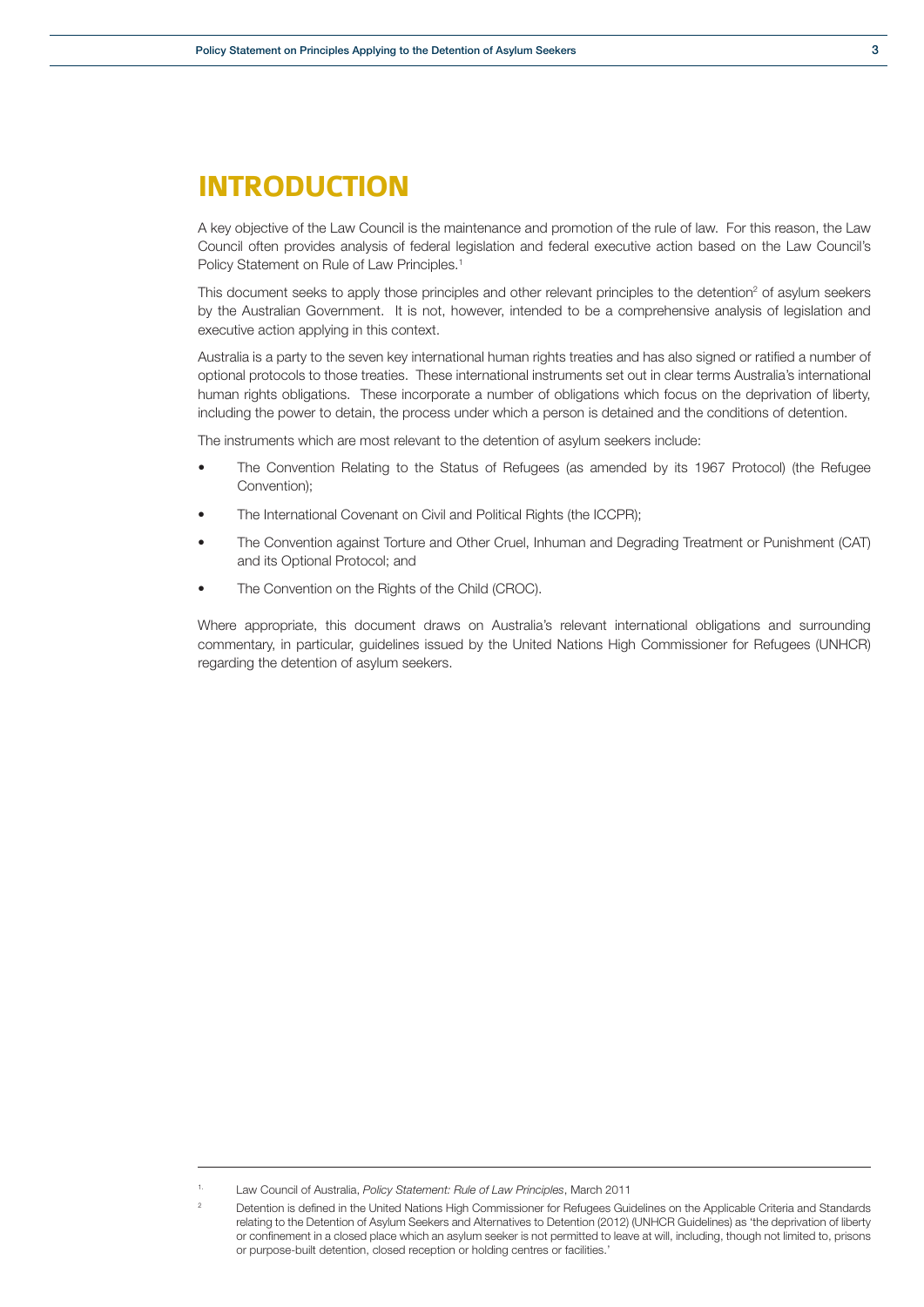## **Key Principles**

#### 1. The right to seek asylum should be respected.

- a. Every person has the right to seek and enjoy asylum from persecution, serious human rights violations and other serious harm. Seeking asylum is not an unlawful act.
- b. Asylum seekers shall not be penalised for their "illegal" entry or stay in a country provided they present themselves to the authorities without delay and show good cause for their "illegal" entry or presence.<sup>3</sup>
- c. The State shall not expel a refugee who is lawfully in its territory, except on grounds of national security or public order.
- d. The State shall not expel or return a refugee to a situation where his or her life or freedom would be threatened on account of his or her race, religion, nationality, membership of a particular social group or political opinion.

#### 2. The rights to liberty and security of person and to freedom of movement apply to asylum seekers.

- a. The State shall respect rights to liberty and security of person and freedom of movement in principle for all people.
- b. The State shall only detain asylum seekers as a measure of last resort.

#### 3. Detention must be in accordance with and authorised by law.

- a. The State shall only detain asylum seekers as authorised by law. Detention provided for by domestic law may nevertheless be considered arbitrary and unlawful under international law.
- b. Executive discretion relating to the detention of asylum seekers shall be subject to prescribed limits and to judicial review.
- c. Anyone who has been the victim of unlawful detention shall have an enforceable right to compensation, in addition to any other effective remedy to which he or she is entitled.

### 4. No asylum seeker should be subjected to arbitrary or mandatory detention.

- a. The State should only detain an asylum seeker:
	- i. When it is necessary, reasonable in all the circumstances and proportionate to a legitimate purpose; and
	- ii. Based on a detailed assessment of an individual's particular circumstances and clear, objective criteria.
- b. In all other circumstances, detention is likely to be considered arbitrary and unlawful, particularly when:
	- i. The State does not consider less coercive or intrusive alternatives to detention; and
	- ii. Detention is inappropriate, unjust, unpredictable or indefinite.
- c. Mandatory or automatic detention is arbitrary and unlawful.

<sup>3</sup> "Illegal entry" is the expression used in the Refugee Convention. The use of this expression in these principles is not intended to imply that it is not lawful to seek asylum.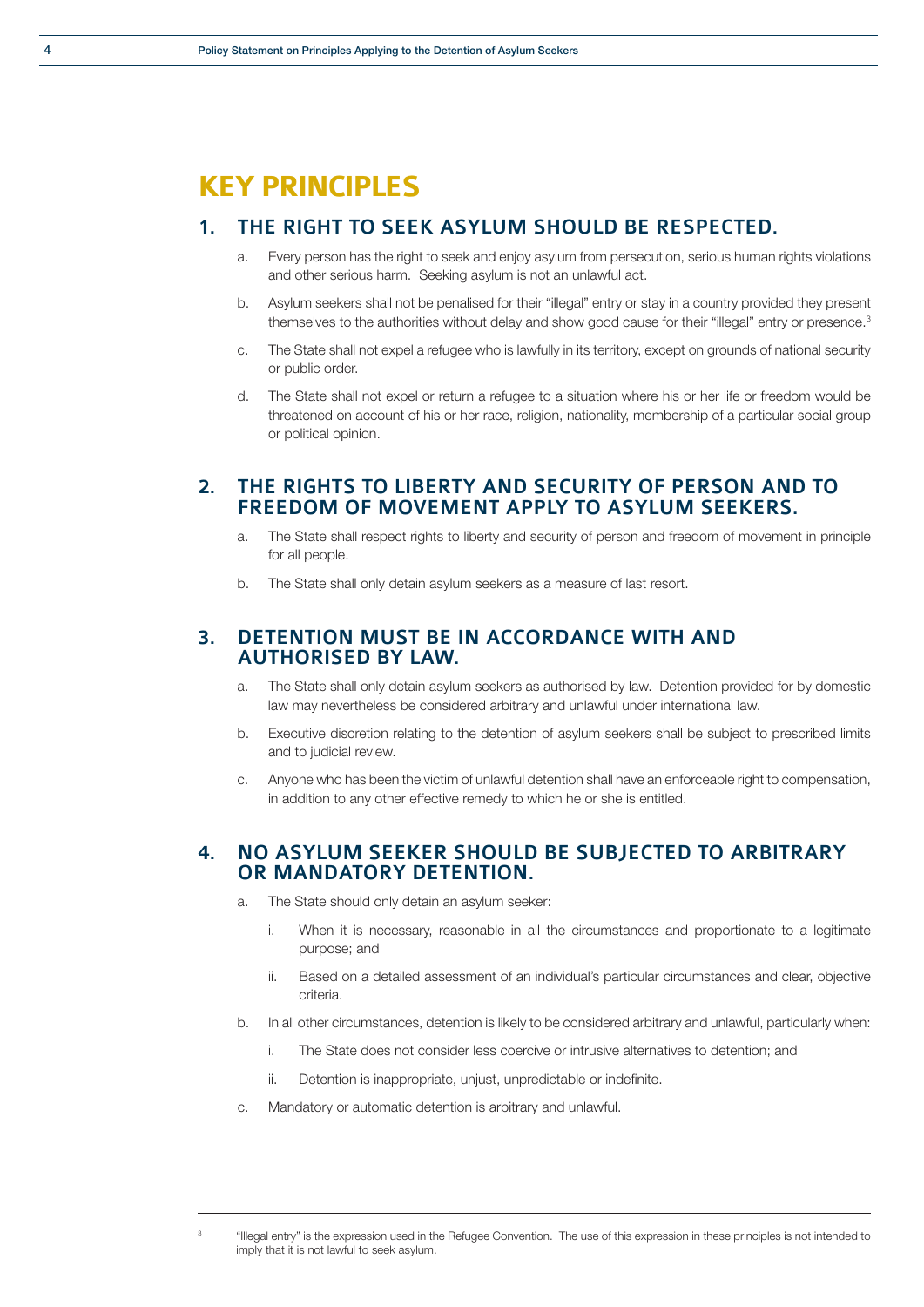#### 5. There should be a general presumption against the detention of asylum seekers.

- a. The State should not use detention for the primary purpose of resolving an asylum seeker's immigration status.
- b. The State may use a minimal period of detention to conduct initial health, identity and security checks.
- c. After initial checks, the State should only detain an asylum seeker where he or she is individually assessed as posing an unacceptable risk to the community which cannot be met in any less restrictive way.
- d. Detention should only take place after full consideration of all possible alternatives, such as reporting requirements or structured community supervision. However, alternatives that restrict individual liberty should themselves be subject to human rights standards.
- e. Immigration detention should not be used or threatened as a deterrent to asylum seekers seeking refuge in Australia.

#### 6. Indefinite detention is arbitrary and maximum limits on detention should be established in law.

a. The State should establish maximum periods of detention in legislation. Otherwise, detention can become prolonged, and in some cases indefinite. Indefinite detention is arbitrary as a matter of international human rights law.

#### 7. Detention must not be discriminatory

a. The State shall not detain or discriminate in its treatment of asylum seekers on the basis of race, colour, sex, language, religion, political or other opinion, national, ethnic or social origin, property, birth or other status. For example, there should be no discrimination or difference in treatment based on the country of origin, or the mode or manner of a person's arrival into Australia.

#### 8. Decisions to detain or extend detention must be subject to procedural safeguards.

- *8.1 Detained asylum seekers should be fully and promptly informed of the reasons for, and their rights in relation to, their detention.* 
	- a. The State should fully and promptly inform a detained asylum seeker of the reasons for detention, in a language and in terms he or she understands.
	- b. If necessary, the State shall provide a detained asylum seeker with the assistance of an interpreter, free of charge.
	- c. The State shall provide a detained asylum seeker promptly with an explanation of his or her rights and how to avail him or herself of such rights.

#### *8.2 An asylum seeker has the right to challenge the lawfulness of his or her detention before a court.*

- a. The State should provide review by judicial process of the necessity of the detention in a simple, effective and fair manner.
- b. An asylum seeker should also have the right to challenge the lawfulness of his or her detention before a court of law at any time.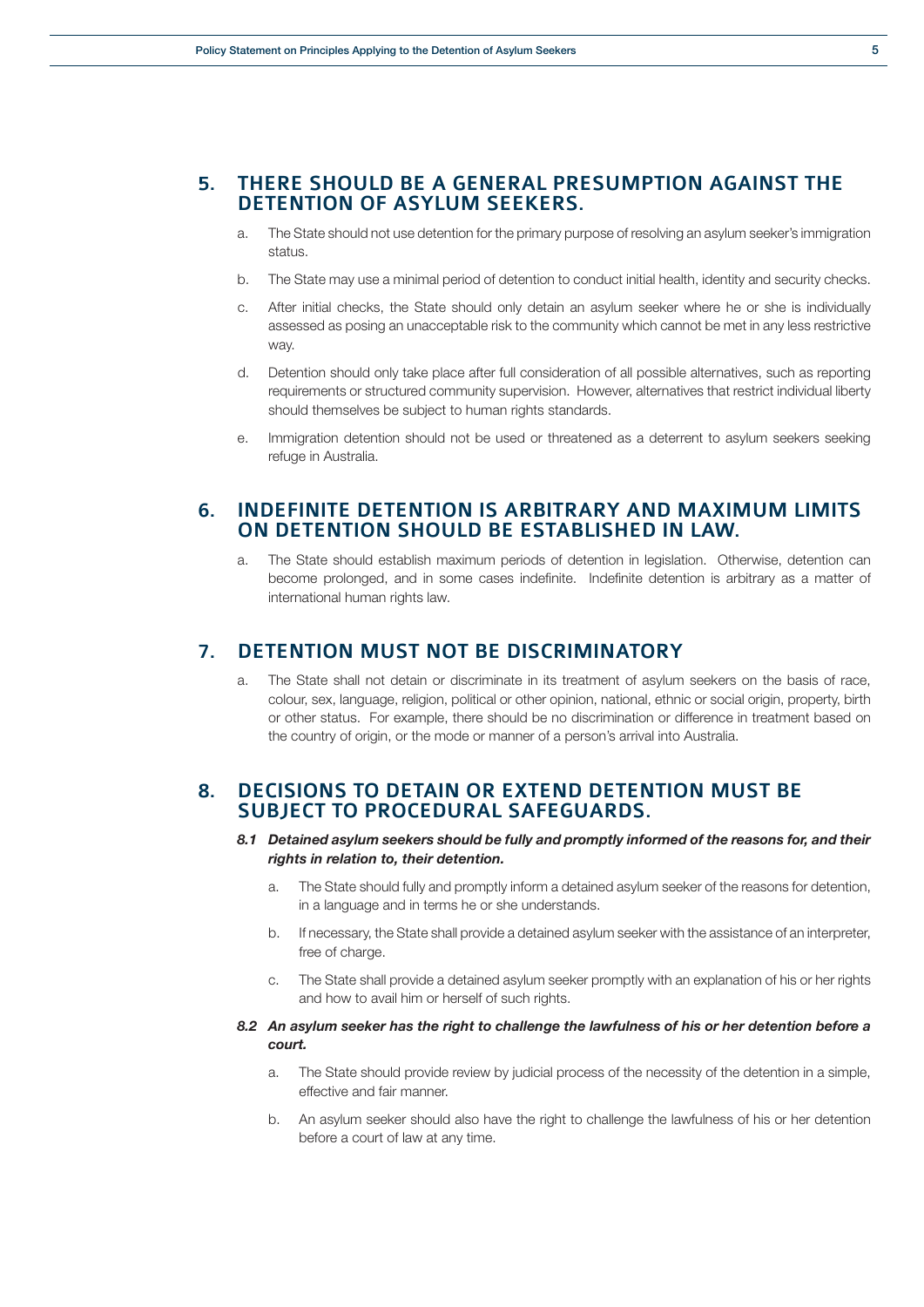- *8.3 All detained asylum seekers, including those who are detained or are facing the prospect of being detained, should have full, confidential access to a competent and independent legal adviser of their choice to establish and defend their rights.* 
	- a. Such asylum seekers should have access to legal advisers at all stages of the resolution of their immigration status, including judicial review.
	- b. The State should provide publicly funded legal advice to asylum seekers without independent means.
- *8.4 An asylum seeker must have the right to confidential contact with international and/or nongovernmental organisations as well as relatives and friends.*
	- a. The State shall allow regular access by detained asylum seekers to the United Nations High Commissioner for Refugees (UNHCR), the Commonwealth Ombudsman, the Australian Human Rights Commission and relevant Non-Governmental Organisations. It shall allow regular visits by such bodies to places where asylum seekers are detained.
- *8.5 Decisions taken which affect the rights and interests of asylum seekers who are or may be detained must be procedurally fair.*
	- a. Asylum seekers must be granted a fair hearing before a decision is taken which negatively affects their rights or interests.
	- b. Decisions regarding an asylum seeker's detention must be and appear to be impartial, must be supported by evidence and must follow a proper inquiry into the matters in dispute.
- *8.6 Asylum seekers who are subject to adverse security assessments must be given the opportunity to be informed of the case against them, the opportunity to be heard and the right to seek a review of the adverse security assessment and any decision based on the assessment.* 
	- a. Meaningful review requires that such a person must be given sufficient information to know the basis for their assessment.
	- b. Where national security concerns preclude full disclosure of the reasons for the assessment, mechanisms must be available to allow for partial disclosure.
	- c. Adverse security assessments should be subject to periodic internal review.
	- d. The State should determine alternatives to detention that are appropriate in the light of the specific security risk posed if an adverse security assessment is upheld. Special consideration should be given to the wellbeing of the children of any asylum seekers against whom an adverse security assessment is made.

#### 9. Conditions of detention must be humane and dignified.

- a. No asylum seeker should be held in conditions of detention which amount to torture or cruel, inhuman or degrading treatment. This includes being held in incommunicado or lengthy solitary detention.
- b. Asylum seekers should not be held with prisoners or in prison-like facilities.
- c. Asylum seekers should be detained in a manner appropriate to their status for example, unless they are family members, men and women should be segregated, and children should be separated from adults.
- d. Detained asylum seekers should have appropriate access to key services such as education and health services, including appropriate mental health services.
- e. The State should identify and minimise the risk of suicide and self-harm by detained asylum seekers.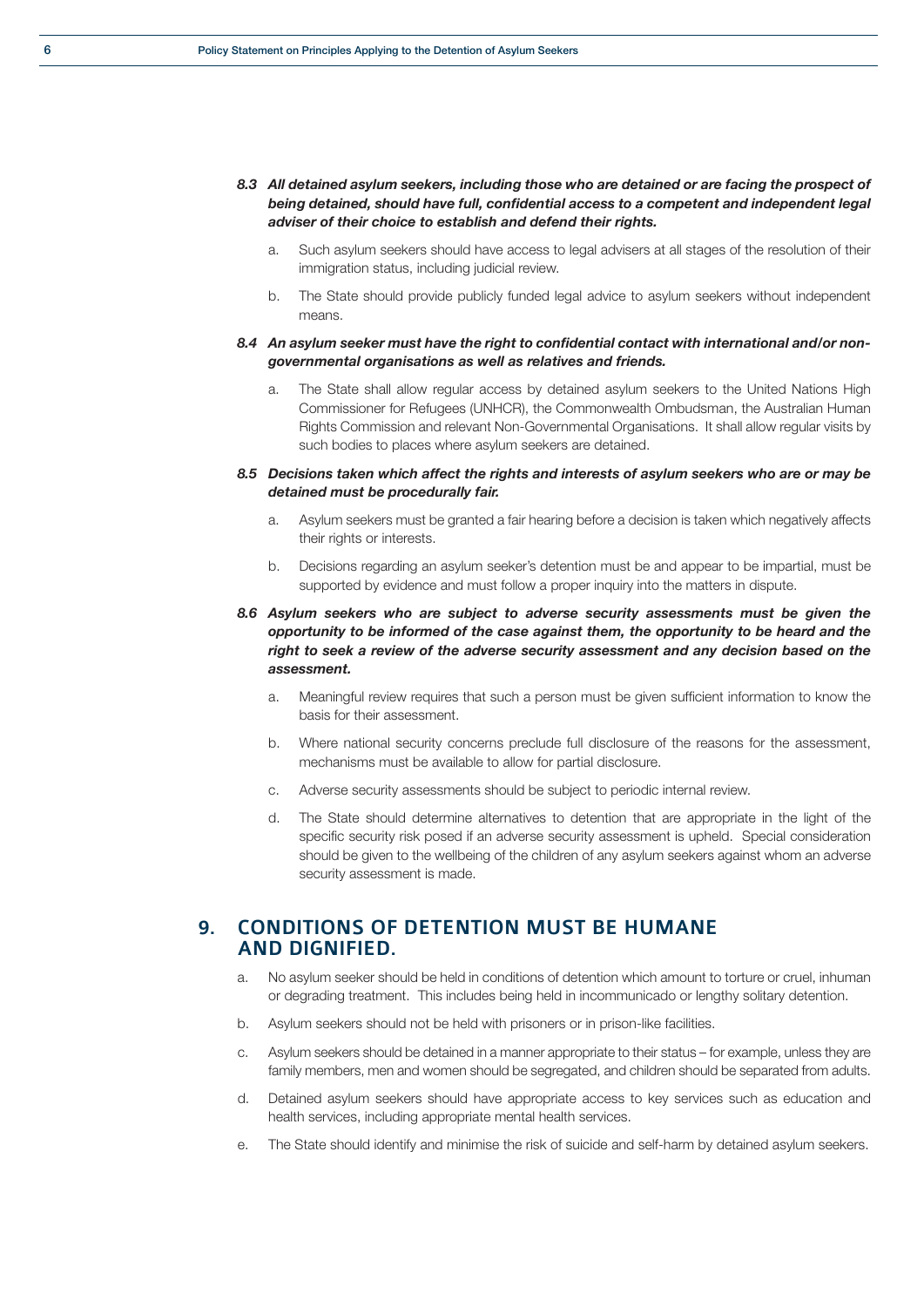#### 10. In all actions concerning children, the best interests of the child shall be a primary consideration.

- a. Children should be detained only as a measure of last resort and for the shortest appropriate period of time. If necessary as a last resort, community-based detention should be used for children and families, provided that it includes appropriate access to services and facilities.
- b. Children have the right to family unity and the right not to be separated from their parents against their will, unless competent authorities, subject to judicial review, determine that separation is necessary for the best interests of the child.
- c. Other guiding principles regarding the detention of children include the rights to:
	- i. life, survival and development to the maximum extent possible:
	- ii. enjoy the highest attainable standard of health;
	- iii. non-discriminatory treatment;
	- iv. express their views freely and for their views to be given "due weight" in accordance with the child's age and level of maturity; and
	- education, recreation and play.
- d. An independent legal guardian or adviser should be appointed for unaccompanied minors, who as a general rule, should not be detained.
	- i. Such children are entitled to special protection and assistance, noting their inherent vulnerability, lack of support and high rates of mental illness.
	- ii. Their needs require special emphasis and care in the provision of appropriate legal assistance, counselling, and other services including education, health and recreation.

#### 11. The special circumstances and needs of other vulnerable asylum seekers should be taken into account.

- a. Alternatives to detention should be actively considered for any people with special needs, including victims of trauma and torture and the elderly.
- b. Where detention of people with special needs occurs, they should be provided with appropriate services – for example, reasonable adjustments to services and accommodation shall be made to meet the needs of persons with disabilities.
- c. Asylum seekers who are vulnerable to prolonged or indefinite detention, such as stateless persons should be able to access durable solutions to resolve their situation.
- d. The existence of a disability shall in no case justify a deprivation of liberty.